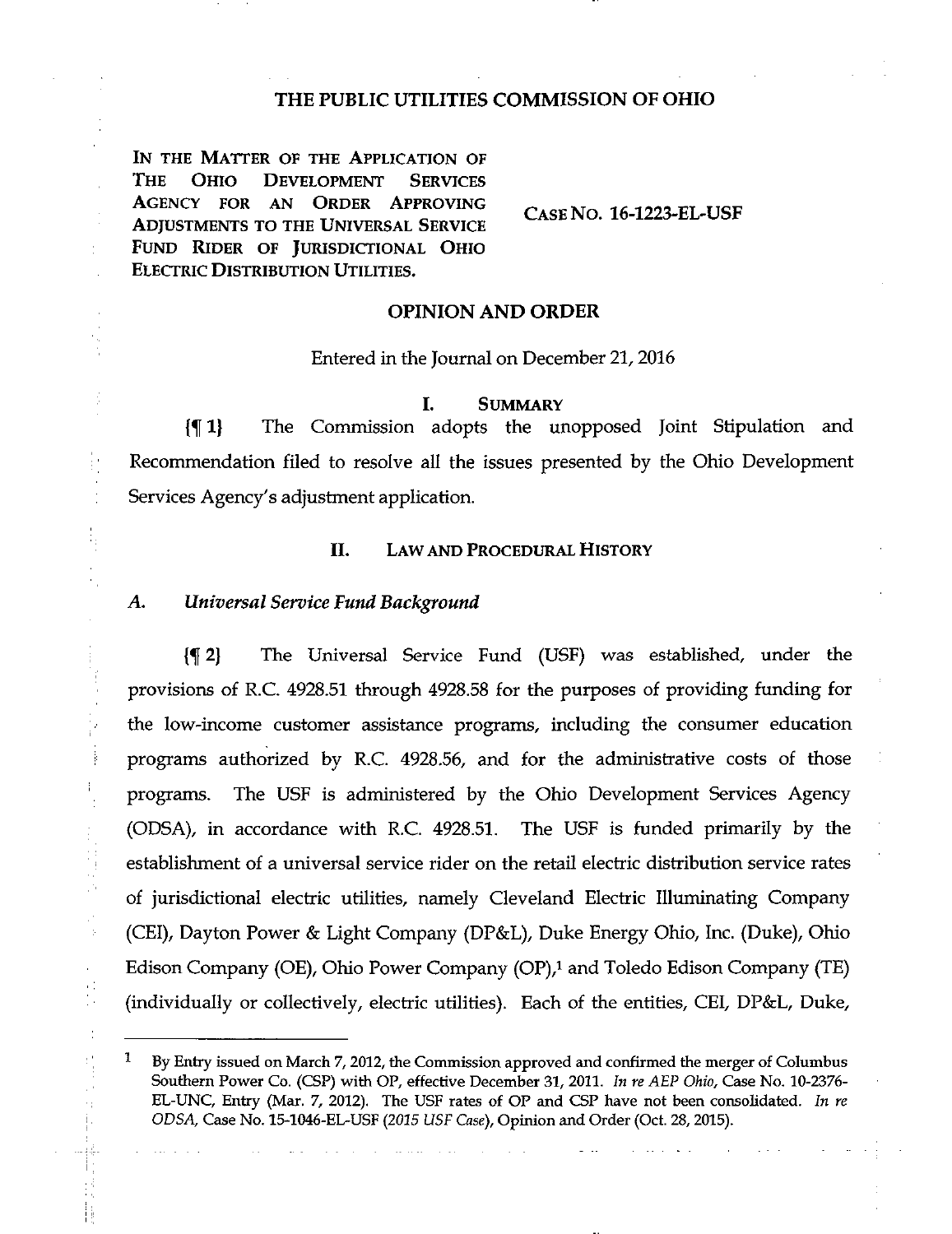## 16-1223-EL-USF -2-

Ę

 $\frac{3}{4}$ 

 $\pm$ ίś.

 $\frac{1}{1}$ ÷,

ř, l.<br>N OE, OP and TE, is an electric distribution utility, as defined in R.C. 4928.01(A)(6), and a public utility, as defined in R.C. 4905.02, and, as such, is subject to the jurisdiction of this Commission. The USF rider rate for each electric utility was initially determined by ODSA and approved by the Commission.<sup>2</sup>

(f 3) R.C. 4928.52(B) provides that, if ODSA, after consultation with the Public Benefits Advisory Board, determines that revenues in the USF and revenues from federal or other sources of funding for those programs will be insufficient to cover the administrative costs of the low-income customer assistance programs and the consumer education programs and to provide adequate funding for those programs, ODSA shall file a petition with the Commission for an increase in the USF rider rates. R.C. 4928.52(B) also provides that the Commission, after reasonable notice and opportunity for hearing, may adjust the USF riders by the minimum amount required to provide the necessary additional revenues. To that end since 2001, the Commission has approved USF rider rate adjustments each year for each of the Ohio jurisdictional electric utilities.<sup>3</sup>

 $\{\P 4\}$  In the most recent USF case, a Stipulation was filed on December 1, 2015 which was approved by the Commission. 2015 USF Case, Case No. 15-1046-EL-USF, Opinion and Order (Dec. 16, 2015) (2015 USF Adjustment Order). In the 2015 USF

<sup>2</sup> In re FirstEnergy Corp. on Behalf of Ohio Edison Company, Cleveland Electric Illuminating Company, and Toledo Edison Company, Case No. 99-1212-EL-ETP, Opinion and Order (July 19, 2000); In re Cincinnati Gas & Electric Co., Case No. 99-1658-EL-ETP, Opinion and Order (Aug. 31, 2000); In re Columbus Southern Power Co., Case No. 99-1729-EL-ETP, Opinion and Order (Sept. 28, 2000); In re Ohio Power Co., Case No. 99-1730-EL-ETP, Order (Sept. 28, 2000); In re Dayton Power & Light Co., Case No. 99- 1687-EL-ETP, Order (Sept. 21, 2000); and In re Monongahela Power Co., Case No. 00-02-EL-ETP, Order (Oct. 5,2000).

 $\mathbf{3}$ See, e.g. In re Application of Ohio Dept. of Dev. for an Order Approving Adjustments to the Universal Service Fund Riders of lurisdictional Ohio Elec. Dist. Util, Case No. 01-2411-EL-UNC {2001 USF Case), Opinion and Order (Dec. 20, 2001); In re Application of Ohio Dept. of Dev. for an Order Approving Adjustments to the Universal Service Fund Riders of Jurisdictional Ohio Elec. Dist. Util., Case No. 05-717-EL-UNC (2005 USF Case), Opinion and Order (Dec. 14, 2005), and Finding and Order (June 6, 2006); and 2015 USF Case, Opinion and Order (Dec. 16, 2015) {2015 USF Adjustment Order). Note that starting with the 2010 proceeding, the USF case designation code was implemented.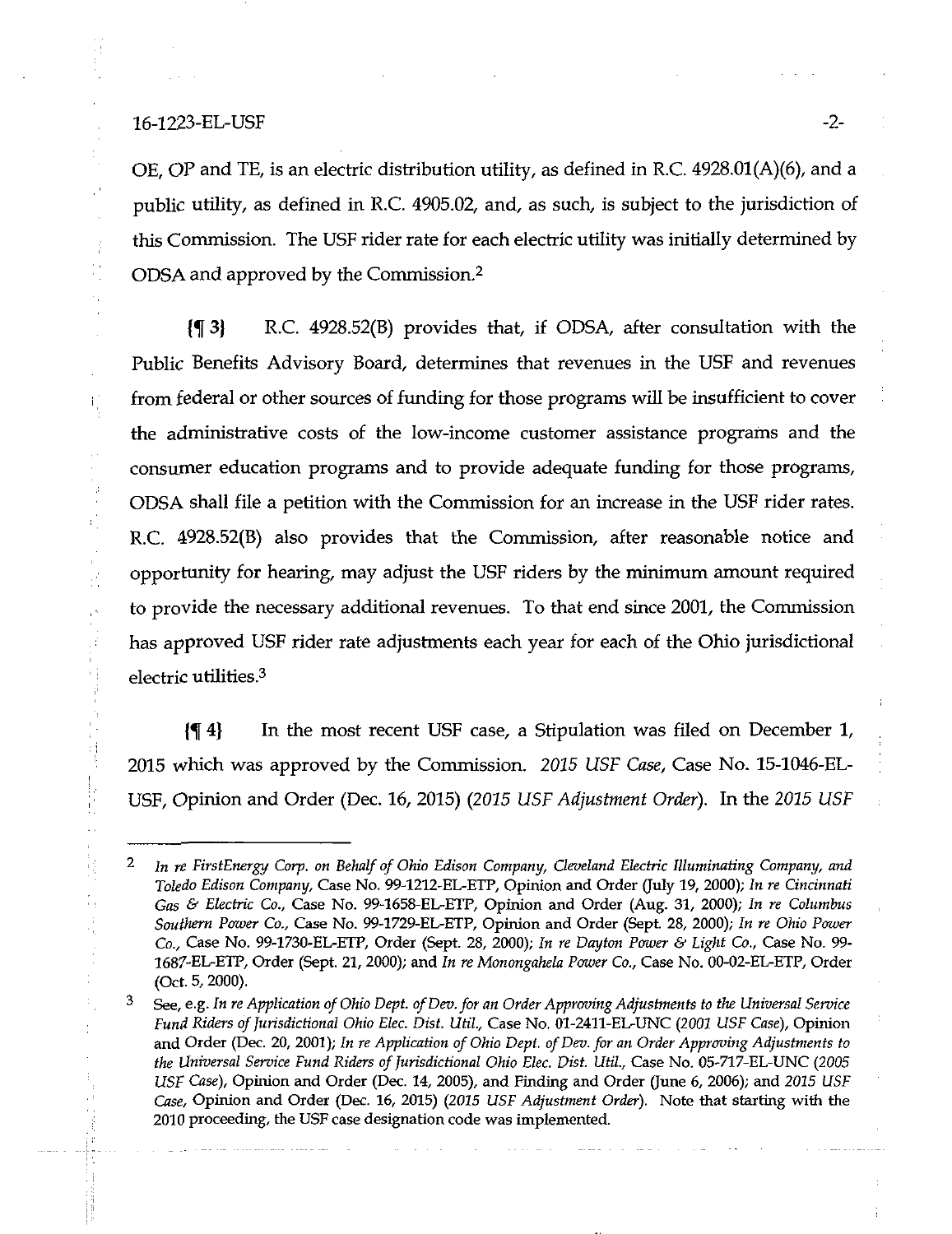## 16-1223-EL-USF -3-

 $\mathcal{C}_1$ 

 $\overline{\phantom{a}}$ 

ť.

 $\bar{\psi}$ Υğ

À

 $\mathbb{C}^3$ 

l,

Ë

Adjustment Order, the Commission approved adjustments to the USF riders of each of the jurisdictional electric distribution utilities (EDUs) in accordance with R.C. 4928.52(B). The new USF rider rates became effective on a bills-rendered basis with each EDU's first billing cycle in January 2016. 2015 USF Adjustment Order, Opinion and Order (Dec. 16,2015) 15.

# B. History of This USF Proceeding

# 1. NOTICE OF INTENT PHASE

 $\{\P\}$  On May 31, 2016, ODSA filed its NOI to file an application to adjust the USF riders of all the EDUs in accordance with R.C. 4928.52 and the 2015 USF Adjustment Order.

{% 6) Motions to intervene were filed by and intervention granted to Ohio Consumers' Counsel (OCC), Industrial Energy Users-Ohio (lEU), Ohio Partners for Affordable Energy (OPAE) and The Kroger Company (Kroger).

{f 7} To summarize, ODSA's 2016 NOI indicated that the adjustinent application would request that each of the USF riders be revised to more accurately reflect the current costs of operating the Percentage of Income Payment Plan (PIPP) Plus program. Electric Partnership Program (EPP) including consumer education programs, and associated administrative costs and to reflect known and measurable changes that will take effect during the test period and the post-test period.

{^8} On July 29, 2016, a Joint Stipulation and Recommendation (2016 NOI Stipulation) was filed by ODSA, lEU, Kroger, DP&L, OE, CEI, TE, OP and Duke (Signatory Parties). Staff, OCC and OPAE did not sign the 2016 NOI Stipulation and did not oppose the Stipulation. The. 2016 NOI Stipulation was ultimately adopted by the Commission. In re ODSA for an Order Approving Adjustments to the Universal Service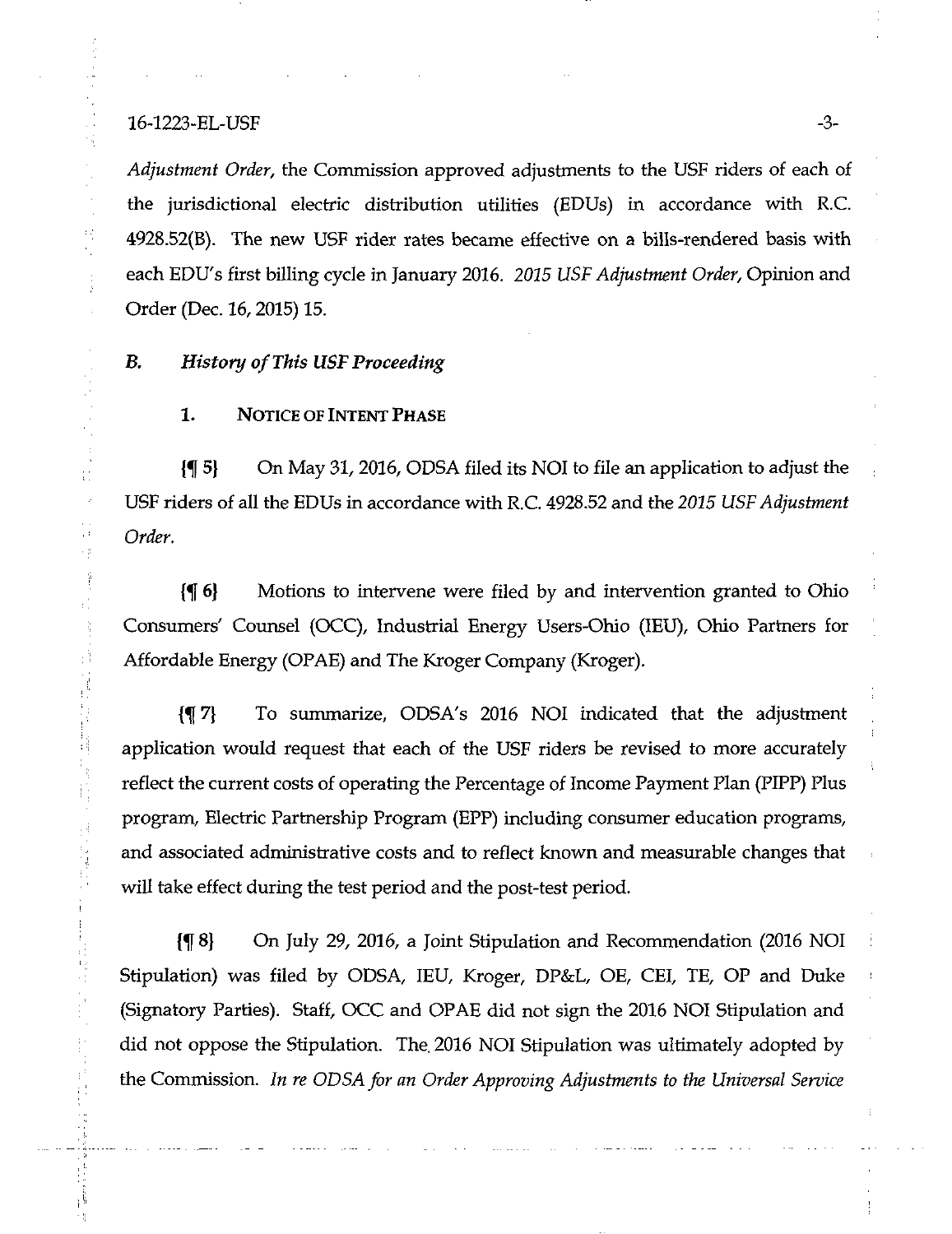### 16-1223-EL-USF -4-

 $\chi^2$  $\frac{1}{4}$  :  $\frac{1}{2}$  $\hat{\Gamma}_\mu$ 

的复数人名英格兰人姓氏法国家的变体

II.

Ň,

 $\frac{1}{2}$ 

 $\label{eq:3.1} \begin{array}{ll} \mathbf{H} & \mathbf{1} & \mathbf{1} & \mathbf{1} & \mathbf{1} \\ \mathbf{1} & \mathbf{1} & \mathbf{1} & \mathbf{1} & \mathbf{1} \\ \mathbf{1} & \mathbf{1} & \mathbf{1} & \mathbf{1} & \mathbf{1} \\ \mathbf{1} & \mathbf{1} & \mathbf{1} & \mathbf{1} & \mathbf{1} \\ \mathbf{1} & \mathbf{1} & \mathbf{1} & \mathbf{1} & \mathbf{1} \\ \mathbf{1} & \mathbf{1} & \mathbf{1} & \mathbf{1} & \$ 

 $\frac{1}{4}$  :

Fund Riders of Jurisdictional Ohio Electric Distribution Utilities (2016 NOI Order), Case No. 16-1223-EL-USF, Opinion and Order (Sept. 7,2016).

# 2. USF ADJUSTMENT PHASE

{^9} On October 31, 2016, ODSA filed its application, and supporting testimony, to adjust the USF riders of the EDUs, in accordance with the requirements of R.C. 4928.52.

 $\{\P 10\}$  By Entry issued on November 1, 2016, the procedural schedule for the adjustment phase of this USF proceeding was established, a prehearing conference was scheduled for November 21, 2016, if requested by any party to the proceeding, and a hearing was scheduled to commence on November 30, 2016. No party requested a prehearing conference.

{^ 11) On November 28,2016, as amended November 29,2016, ODSA filed an amended application to adjust the USF rider rates and supplemental testimony.

{% 12) On November 30, 2016, a Joint Stipulation and Recommendation and testimony in support of the stipulation were filed.

(^ 13) The evidentiary hearing was conducted on November 30, 2016. Admitted into the record at the hearing was ODSA's application (ODSA Ex. 1), the testimony of Susan M. Moser (ODSA Ex. 2) and the testimony of Megan Meadows (ODSA Ex. 3) tiled on October 31, 2016; the amended application (ODSA Ex. 4) tiled November 29, 2016 and the supplemental testimony of Susan M. Moser (ODSA Ex. 5) tiled on November 29, 2016. Also admitted into the record at the hearing was a Joint Stipulation and Recommendation agreed to by ODSA, OE, CEI, TE and DP&L (2016 Adjustment Stipulation) (Joint Ex. 1) and the testimony of Susan M. Moser in support of the 2016 Adjustment Stipulation (ODSA Ex. 6). The 2016 Adjustment Stipulation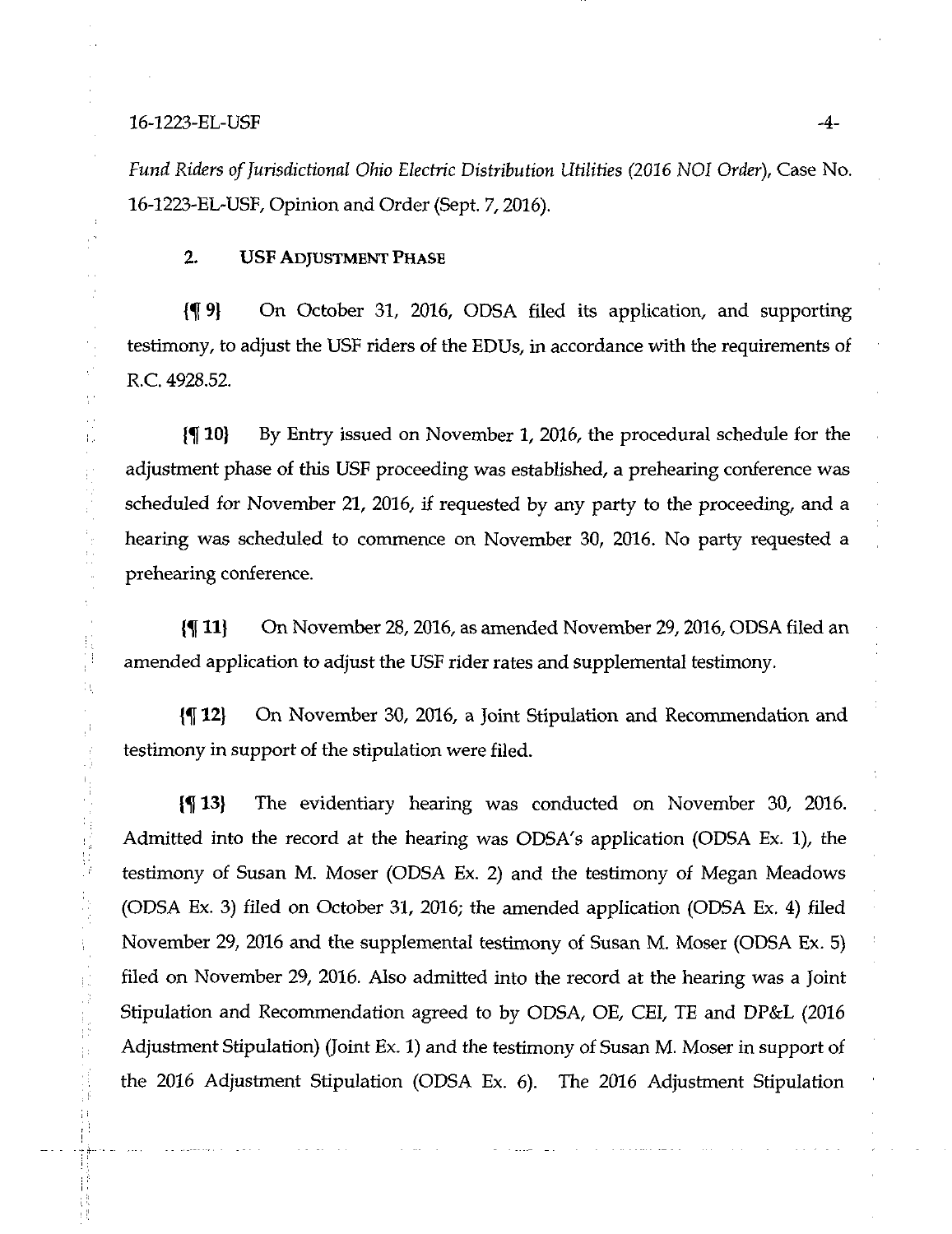$16-1223$ -EL-USF  $-5-$ 

H, ţ. f.

 $\frac{1}{2}$ 

おおし しゅうしゅう しゅうしゅう しゅうしゅう しゅうしょう しゅうしゅう しゅうしょう しゅうしょう

includes, as Appendix A, a copy of the proposed customer notice regarding the adjusted USF riders.

{\]\le 14} On December 2, 2016, IEU filed a letter requesting to be considered a signatory party to the 2016 Adjustment Stipulation.

{% 15} On December 5, 2016, Staff filed a letter stating that it had completed its mathematical review of the USF filings and found no problems and therefore, did not object to the 2016 Adjustment Stipulation.

{^16} On December 6, 2016, ODSA filed an amendment to the 2016 Adjustment Stipulation to include OP as a signatory party.

1% 17) Although, OCC, Kroger, OPAE and Duke are not signatory parties to the 2016 Adjustment Stipulation, each states that they do not oppose the Stipulation (Joint Ex. 1 at 1; ODSA Ex. 6 at 2; Tr. at 22,23-24.)

| <b>Current USF Rider</b> |                                      |                         |                                                        |                                                          | Proposed USF Rider          |                       |
|--------------------------|--------------------------------------|-------------------------|--------------------------------------------------------|----------------------------------------------------------|-----------------------------|-----------------------|
| EDU                      | First<br>833,000<br>kWh <sup>4</sup> | Above<br>833,000<br>kWh | <b>Adjusted Test</b><br>Period USF<br>Rider<br>Revenue | Required<br><b>Annual USF</b><br><b>Rider</b><br>Revenue | <b>First 833,000</b><br>kWh | Above<br> 833,000 kWh |
| CEI                      | \$0.0042748                          | \$0.0005680             | \$60,862,209                                           | \$17,624,226                                             | \$0.0010497                 | \$0.0005680           |
| CSP rate<br>zone         | \$0.0059258                          | \$0.0001830             | \$92,062,756                                           | \$2,749,767                                              | \$0.0001430                 | \$0.0001430           |
| DP&L                     | \$0.0026925                          | \$0.0005700             | \$30,482,273                                           | \$10,206,753                                             | \$0.0007710                 | \$0.0005700           |
| Duke                     | \$0.0010965                          | \$0.0004690             | \$23,778,700                                           | 5,830,681<br>\$.                                         | \$0.0002896                 | \$0.0002896           |
| <b>OE</b>                | \$0.0051158                          | \$0.0010461             | \$94,099,775                                           | \$33,126,476                                             | \$0.0014456                 | \$0.0010461           |
| OP                       | \$0.0063895                          | \$0.0001681             | \$101,982,074                                          | \$18,453,702                                             | \$0.0010772                 | \$0.0001681           |

4 Kilowatt hours (KWh).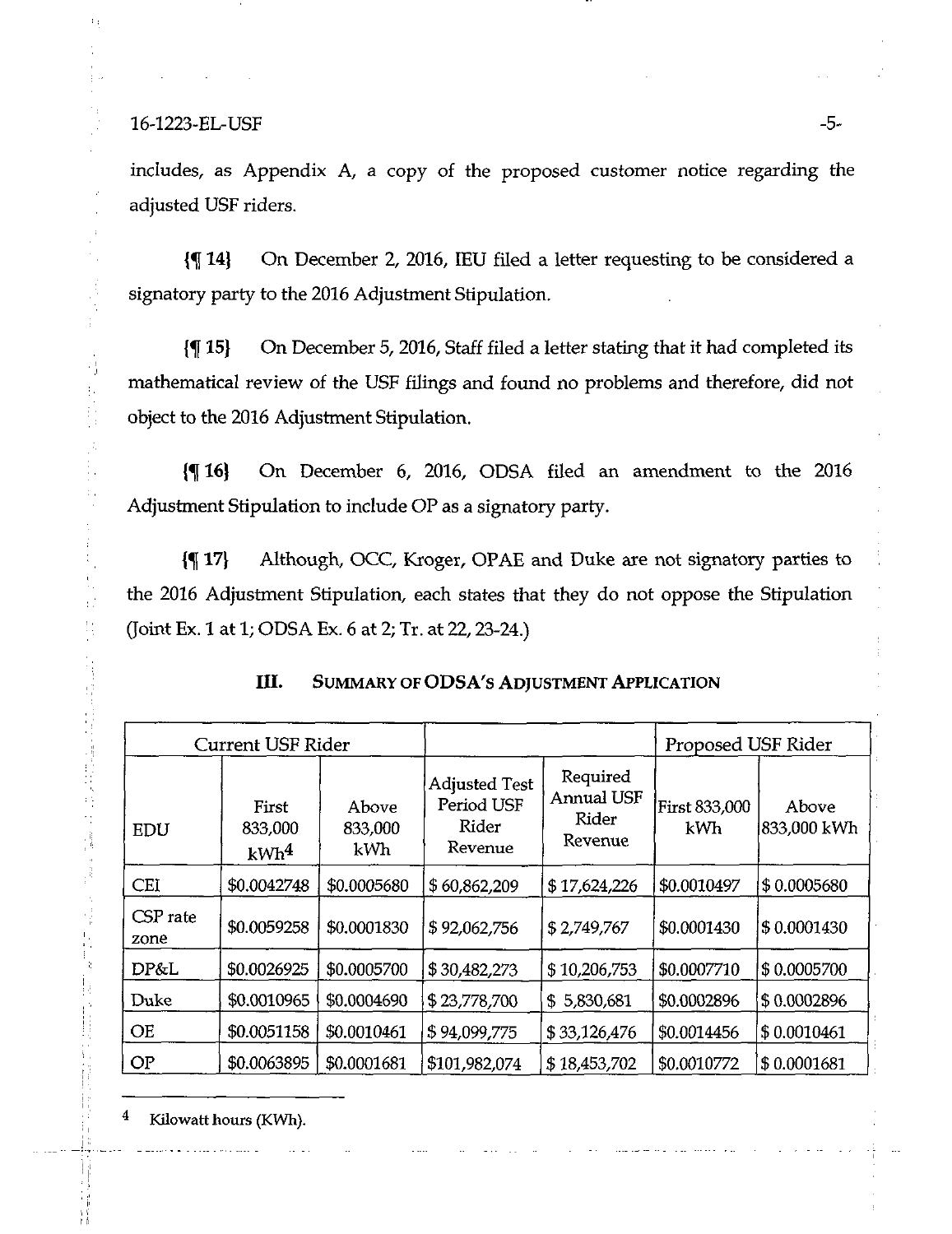### 16-1223-EL-USF -6-

 $\hat{\phi}$ 

 $\bar{t}$  .

 $\frac{1}{2}$  .

 $\frac{1}{2}$  .  $\frac{1}{2}$  $\frac{1}{2}$ 

| Current USF Rider                    |                                |                                                        |                                            |                             | Proposed USF Rider    |  |
|--------------------------------------|--------------------------------|--------------------------------------------------------|--------------------------------------------|-----------------------------|-----------------------|--|
| First<br>833,000<br>kWh <sup>4</sup> | <b>Above</b><br>833,000<br>kWh | <b>Adjusted Test</b><br>Period USF<br>Rider<br>Revenue | Required<br>Annual USF<br>Rider<br>Revenue | <b>First 833,000</b><br>kWh | Above<br> 833,000 kWh |  |
| \$0.0071340                          | \$0.0005610                    | \$38,403,529                                           | \$4,847,342                                | \$0.0004615                 | \$0.0004615           |  |
|                                      |                                | \$441,671,316                                          | \$92,838,947                               |                             |                       |  |
|                                      |                                |                                                        | \$348,832,368                              |                             |                       |  |
|                                      |                                |                                                        |                                            |                             |                       |  |

 $(ODSA Ex. 4 at 5 (Table I), 11 (Table II))$ 

{5[ 18} In the amended application, ODSA requests that each of the USF riders be adjusted to more accurately reflect the current costs of operating the PIPP program, EPP, and associated administrative costs. Based on ODSA's analysis of the revenues that the current USF rider rates would generate based on test period sales volumes, and utilizing the USF rider revenue requirement methodology approved in the 2016 USF NOI Order, ODSA has determined that each EDU's total armual revenues generated by the current USF riders will exceed the annual revenues required to carry out the objectives set forth in R.C. 4928.52(A) and exceed the annual revenue requirement on an aggregate basis by \$348,832,368. Therefore, ODSA requests a reduction in each of the USF riders. (ODSA Ex. 1 at 4-5,11,12 and Ex. H; ODSA Ex. 3 at 11.)

{^19} The application, amended application, and the testimony of Megan Meadows and Susan M. Moser state that the USF revenue requirement, which the proposed USF riders are designed to generate, consists of the following elements:

> (1) Cost of PIPP. The cost of PIPP component of the USF rider revenue requirement is intended to reflect the total cost of electricity consumed by the EDU's PIPP customers for the 12 month period January 2016 through December 2016 (test period), plus pre-PIPP balances, less the monthly installment payments billed to PIPP customers, less payments made by or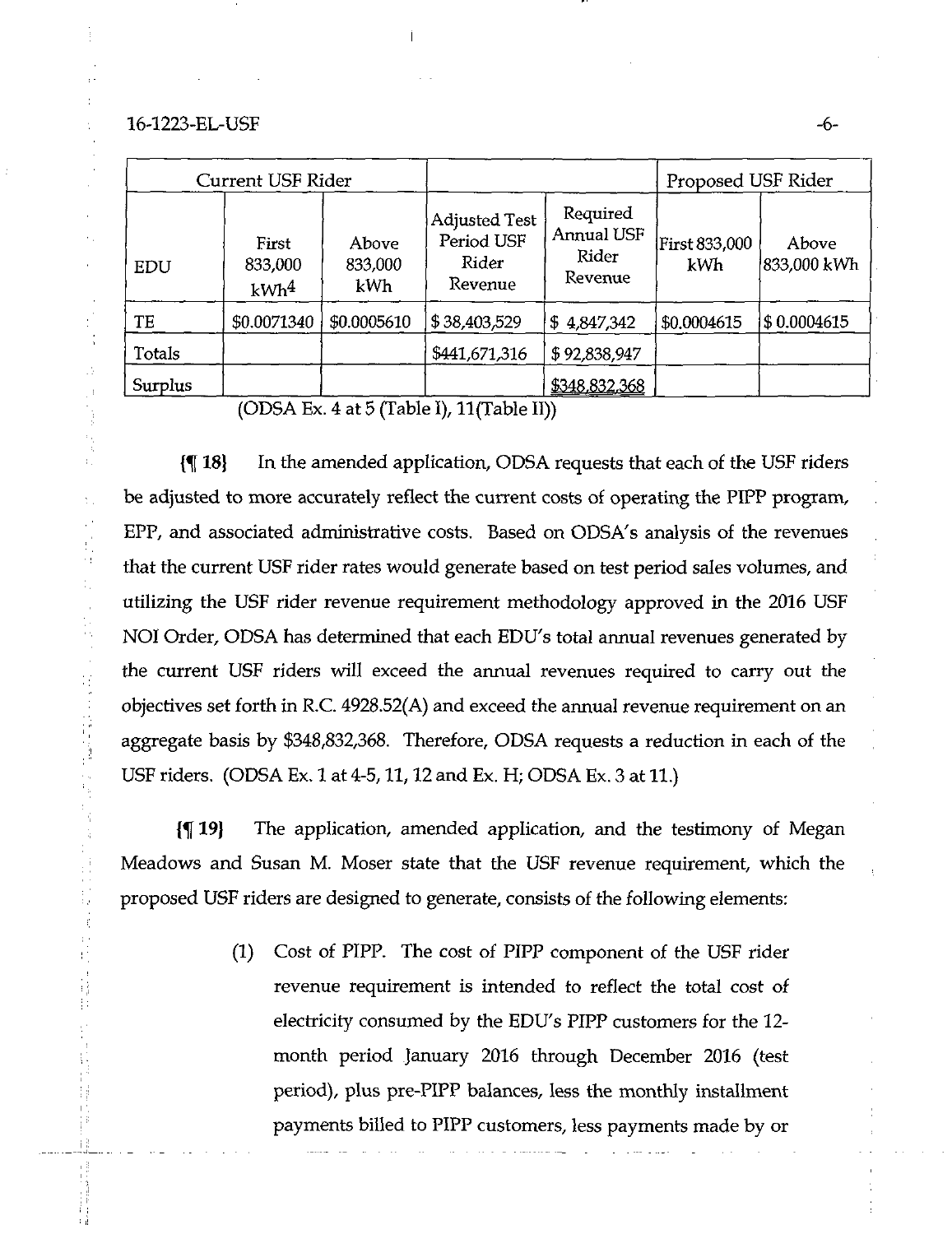ij

on behalf of PIPP customers, including agency payments, to the extent that these payments are applied to outstanding PIPP arrearages over the same period. The calculation utilizes actual data available for January 2016 through September 2016, and projected data, based on the actual data for October 2015 through December 2015, for the remaining three months of the test period. ODSA submits that the test period cost of PIPP must be adjusted for the following reasons: (1) to recognize the impact of Commission-approved EDU rate changes that will take effect on and after January 1,2017; (2) to annualize the impact of Commission-approved EDU rate changes that took effect during the 2016 test year; and (3) to account for projected increases in PIPP enrollment activity during 2017 collection period. The total adjusted cost of PIPP is \$268,188,420. (ODSA Ex. 4 at 5-6 and Ex. A, A.l, A.l.a through A.1.d, and A.2 (Column F); ODSA Ex. 3 at 2-11 and Ex. MM-1; ODSA Ex. 5 at 2-6 and Ex. SMM-1 through SMM-7.)

(2) Electric Partnership Program and Consumer Education Costs. This element of the USF rider revenue requirement reflects the costs associated with the low-income customer energy efficiency programs and the consumer education program, referred to collectively as the EPP, and their associated administrative costs, which are recovered through the USF riders pursuant to R.C.  $4928.52(A)(2)$  and  $(3)$ . ODSA's proposed allowance for these items is \$14,946,196, which is identical to the allowance for these programs previously accepted by the Commission in approving all prior USF rider rate adjustments. ODSA notes that, consistent with the 2015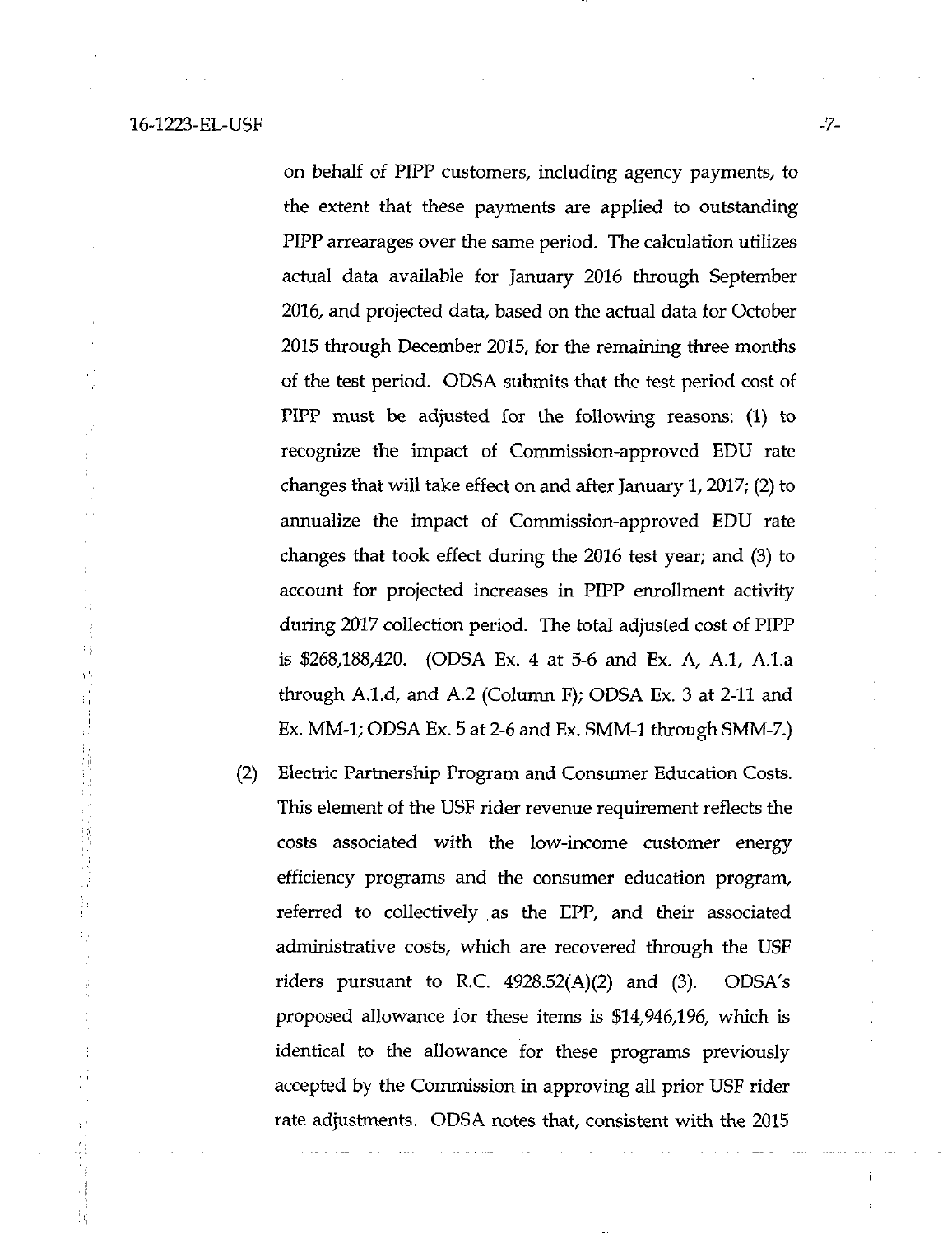#### 16-1223-EL-USF -8-

 $\bar{1}$  ).

USF NOI Order, this component of the USF rider revenue requirement is allocated to the EDUs based on the ratio of their respective cost of PIPP to the total cost of PIPP. (ODSA Ex. 4 at 6-7 and Ex. B; ODSA Ex. 5 at 7.)

- (3) Administrative Costs. This element of the USF rider revenue requirement represents an allowance for the costs incurred by ODSA in connection with its administration of the PIPP program, which are recoverable pursuant to R.C. 492B.52(A)(3). ODSA states that the proposed allowance for administrative costs, \$5,814,236 has been determined in accordance with the standard approved by the Commission in the 2016 USF NOI Order. The requested allowance for administrative costs has been allocated to the EDUs based on the number of PIPP customer accounts as of September 2015, which is the test period month exhibiting the highest PIPP customer account totals. (ODSA Ex. 4 at 7, 10 and Ex. C; ODSA Ex. 3 at 2-11 and Ex. MM-1; ODSA Ex. 5 at 7-8.)
- (4) December 31, 2016 PIPP Account Balances. Because the USF rider is based on historical sales and historical PIPP enrollment patterns, the cost of PIPP component of an EDU's USF rider will, in actual practice, either over-recover or underrecover its associated armual revenue requirement over the collection period. Over-recovery creates a positive PIPP USF account balance for the particular EDU, which reduces the amount needed on a forward-going basis to satisfy the USF rider revenue requirement. Conversely, where underrecovery has created a negative PIPP USF account balance as of the effective date of the new riders, there will be a shortfall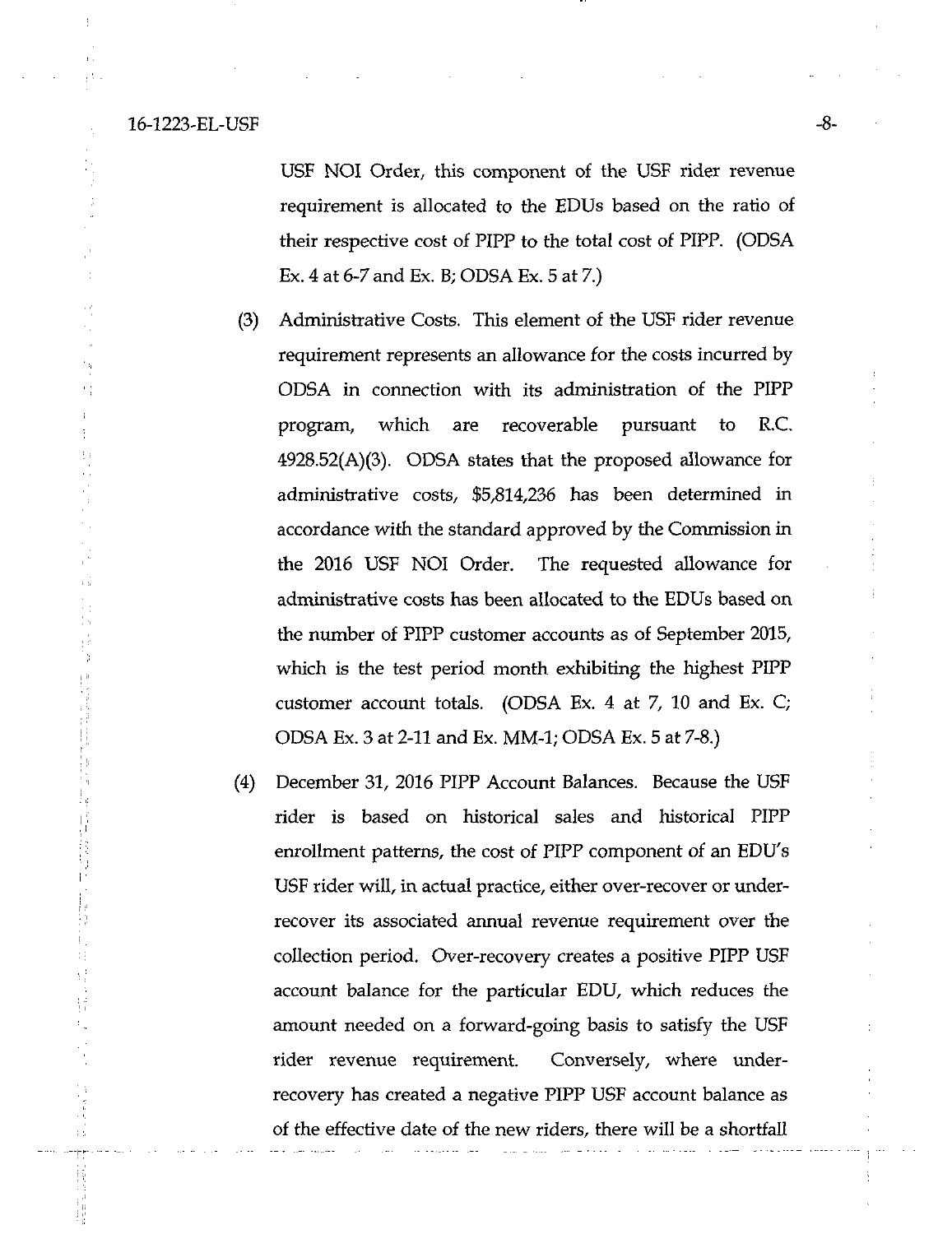16-1223-EL-USF -9-

医皮肤瘤 计算术计算机

in the cash available to ODSA, which will impair its ability to make the PIPP reimbursement payments due the EDUs on a timely basis. Thus, the amount of any existing positive PIPP USF account balance must be deducted in determining the target revenue level that the adjusted USF rider is to generate, while the deficit represented by a negative PIPP USF account balance must be added to the associated revenue requirement. In this case, ODSA requests that the proposed USF riders be implemented on a bills-rendered basis effective January 1, 2017. Accordingly, the USF rider revenue requirement of each EDU has been adjusted by the amount of the EDU's projected December 31, 2016, PIPP account balance so as to synchronize the new riders with the EDU's PIPP USF account balance as of their effective date. According to ODSA, this conforms to the methodology approved by the Commission in the 2016 USF NOI Order. (ODSA Ex. 4 at 7-8 and Ex. H; ODSA Ex. 5 at 8 and Ex. SMM-8 through SMM-14.)

(5) Reserve. PIPP-related cash flows fluctuate significantly throughout the year, due in large measure, to the weathersensitive nature of electricity sales and PIPP enrollment patterns. These fluctuations will, from time-to-time, result in negative PIPP USF account balances, which means that, in those months, ODSA will have insufficient cash to satisfy its reimbursement obligations to the EDUs on a timely basis. To address this problem, ODSA has included an allowance of \$13,666,216 to create a cash reserve as an element of the USF rider revenue requirement, with the amount of the allowance determined based on the EDU's highest monthly deficit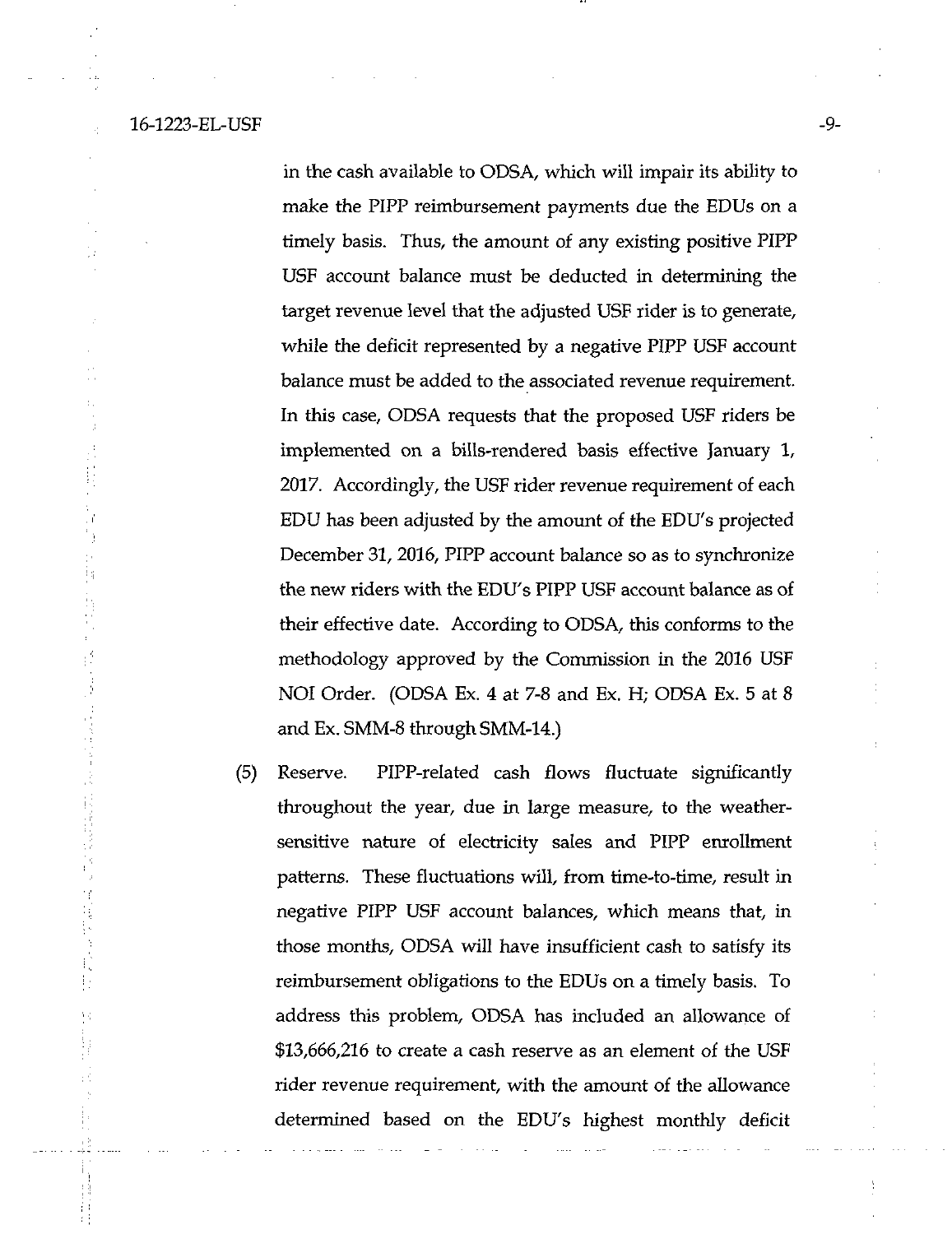#### 16-1223-EL-USF -10-

k)

Ğ,

during the test period, January 2016. ODSA notes that the Commission approved this methodology in the 2016 USF NOI Order. (ODSA Ex. 1 at 8 and Exs. E and F; ODSA Ex. 4 at 8-9; ODSA Ex. 5 at 8-9.)

- (6) Allowance for Undercollection. This component of the USF rider revenue requirement is an adjustment to recognize that, due to the difference between amounts billed through the USF rider and the amounts actually collected from customers, the rider will not generate the target revenue. ODSA states that, in accordance with the methodology approved by the Commission in the 2016 USF NOI Order, the allowance for undercollection for each EDU is based on the collection experience of that EDU. The total requested allowance for undercollection is \$ 678,662. (ODSA Ex. 4 at 9 and Ex. G; ODSA Ex. 5 at 9 and Exs. SMM-15 through SMM-21.)
- (7) PIPP Program Audit Costs. As approved by the Commission, in the 2016 NOI Order, ODSA has included an allowance of \$150,000 to conduct audits of the CSP rate zone, OP, DP&L and Duke to evaluate PIPP-related accounting and reporting by the EDUs. This cost will ultimately be allocated to each EDU based on the amount expended to audit the EDU. Until ODSA receives the audit cost per EDU, however, the cost has been allocated based on the EDU's cost of PIPP. (ODSA Ex. 4 at 9 and Ex. D).
- (8) Aggregation of PIPP Customers. Consistent with R.C. 4928.54 and the 2016 USF NOI Order, ODSA is authorized to allocate to the EDUs the costs the Commission incurred to aggregate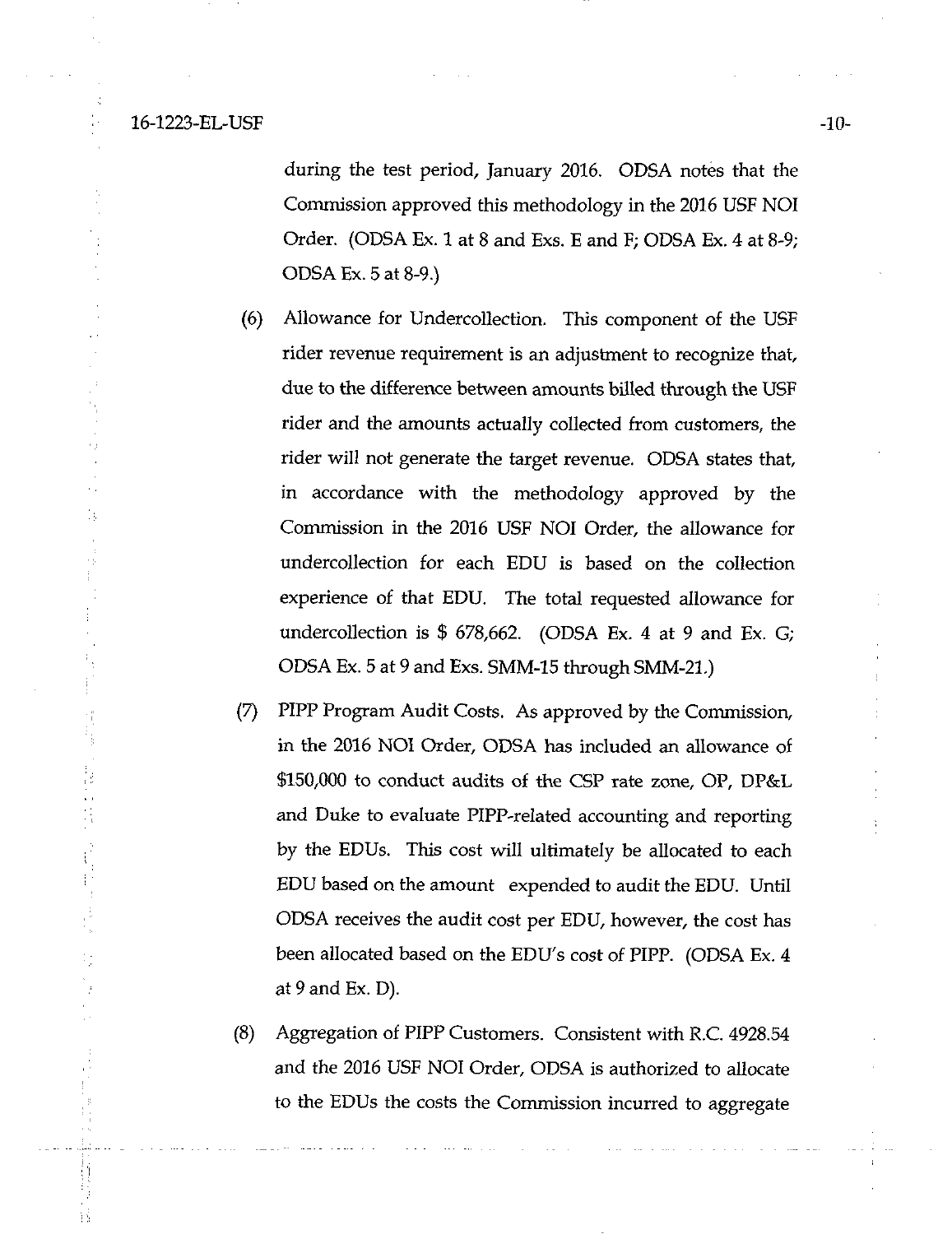Ą

 $\begin{array}{c} 0 \\ 0 \\ 0 \\ 0 \end{array}$ 

f.

PIPP customers, as part of the administrative costs. (ODSA Ex. 4 at 10).

{f 20} Accordingly, ODSA requests that the Commission tind that the USF rider rate adjustments proposed in the amended application represent the minimum adjustments necessary to provide the revenues necessary to satisfy each EDU's respective USF rider revenue requirement. ODSA further requests that the Commission direct the EDUs to incorporate the new USF rider rates in their tariffs. (ODSA Ex. 4 at 10-12.)

## IV. JOINT STIPULATION AND RECOMMENDATION

{f 21} In the 2016 Adjustment Stipulation, ODSA, OE, CEI, TE, DP&L, OP, and lEU (Signatory Parties) agree that the methodology for determining the respective USF rider revenue requirements is consistent with the methodology approved by the Conmussion in the 2016 USF NOI Order (Joint Ex. 1 at 3-4).

{f 22} The 2016 Adjustment Stipulation also provides, among other things, that the annual USF rider revenue requirements set forth in the Stipulation shall be collected by the respective EDUs through a USF rider that incorporates a declining block rate design consisting of two consumption blocks. The first block of the rate is to apply to all monthly consumption up to and including 833,000 kWh. The second rate block is to apply to all consumption above 833,000 kWh per month. For each EDU, the rate per kWh for the second block is to be set at the lower of the PIPP charge in effect in October 1999, or the per kWh rate that would apply if the EDU's annual USF rider revenue requirement were to be recovered through a single block per kWh rate. The rate for the first block is to be set at the level necessary to produce the remainder of the EDU's annual USF rider revenue requirement. The Signatory Parties agree that the resulting rider rates for each EDU should be as follows: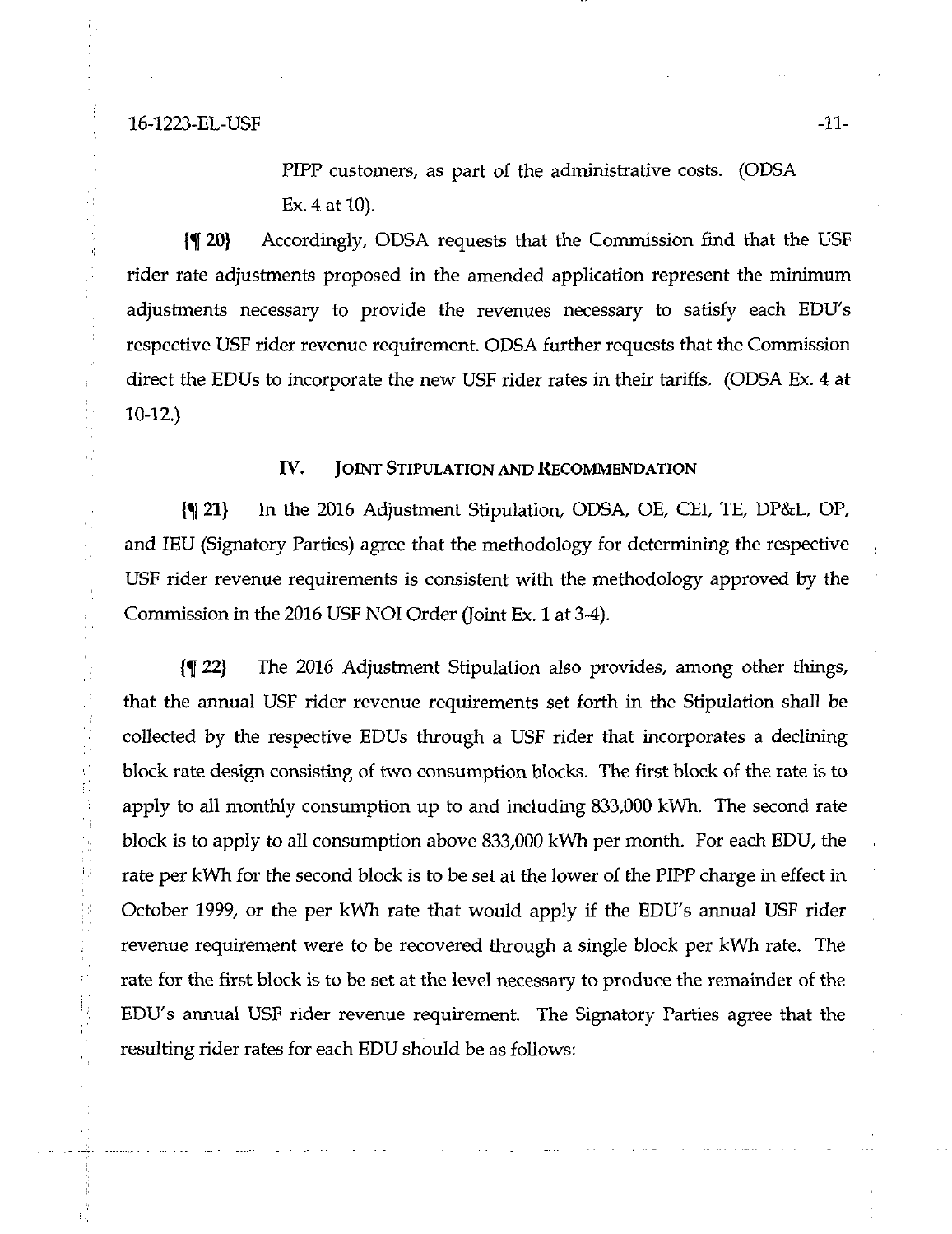# 16-1223-EL-USF -12-

y.

Ę

 $\frac{1}{2}$ 

特别

in<br>S

| EDU              | First       | Above       |  |
|------------------|-------------|-------------|--|
|                  | 833,000 Kwh | 833,000 Kwh |  |
| CEI              | \$0.0010497 | \$0.0005680 |  |
| CSP rate<br>zone | \$0.0001430 | \$0.0001430 |  |
| DP&L             | \$0.0007710 | \$0.0005700 |  |
| Duke             | \$0.0014456 | \$0.0002896 |  |
| <b>OE</b>        | \$0.0051158 | \$0.0010461 |  |
| OP               | \$0.0010772 | \$0.0001681 |  |
| TE               | \$0.0004615 | \$0.0004615 |  |

{Joint Ex. 1 at 4-5; ODSA Ex. 5 and Ex. SSM-29 through SSM-35)

1% 23} The Signatory Parties agree that the USF rider rates set forth above for each EDU is lower than the current USF rider rate and represents the minimum rate necessary to satisfy the respective armual USF rider revenue requirement listed below for the EDU. As part of the 2016 Adjustment Stipulation, in accordance with the requirements of R.C. 4928.52(B), ODSA consents to the resulting USF rider rate decrease for each EDU. (loint Ex, 1 at 5.)

{f 24) The Signatory Parties stipulate that the two-step, declining block USF riders reflect the minimum level necessary to produce the required revenues. Further, the Signatory Parties to the 2016 Adjustment Stipulation agree that, as set forth in the amended application and as supported by the testimony of ODSA witnesses Meadows and Moser, the annual USF rider revenue requirement for each EDU should be as follows: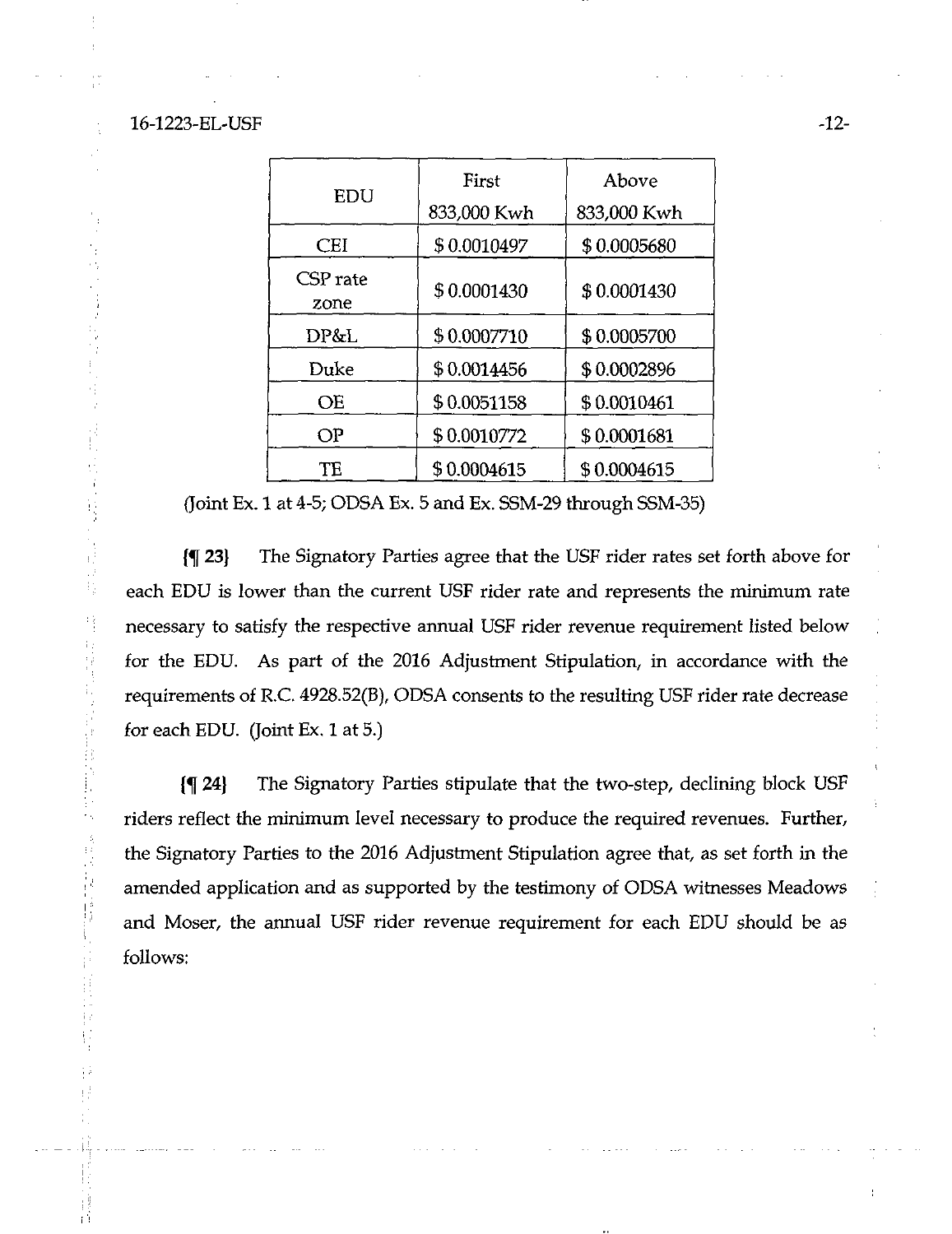16-1223-EL-USF -13-

| EDU           | <b>USF Revenue</b><br>Requirement |  |  |
|---------------|-----------------------------------|--|--|
| CEI           | \$17,624,226                      |  |  |
| DP&L          | \$10,206,753                      |  |  |
| Duke          | \$5,830,681                       |  |  |
| ОE            | \$33,126,476                      |  |  |
| CSP rate zone | \$2,749,767                       |  |  |
| OP            | \$18,453,702                      |  |  |
| TЕ            | \$4,847,342                       |  |  |

(Joint Ex. 1 at 3-5.)

 $\frac{1}{3}$ 

 $\frac{1}{3}$ 

 $\mathcal{L}$ I)  $\frac{1}{2}$  $\begin{bmatrix} 1 \\ 1 \\ 1 \end{bmatrix}$ Ŕ

(^25) It is further agreed that the current USF rider rate of each EDU be withdrawn and cancelled and each EDU file its new USF rider within seven days of the Commission's Order adopting the 2016 Adjustment Stipulation. Each EDU's new USF rider will be effective upon filing with the Commission and apply on a bills-rendered basis beginning with the first billing cycle of the month following their effective date. The Signatory Parties agree that each EDU shall notify customers of the adjustments to their respective USF riders by means of the customer notice attached to the 2016 Adjustment Stipulation as Appendix A. (Joint Ex. 1 at 5-6.)

(f 26) The 2016 Adjustment Stipulation states that the USF riders must actually generate sufficient revenues to enable ODSA to meet its specific USF-related statutory and contractual obligations on an ongoing basis. To this end, ODSA has agreed to file, no later than October 31, 2017, an application with the Commission for such adjustments to the USF riders as may be necessary to assure, to the extent possible, that each EDU's USF rider will generate its associated revenue requirement, but not more than its associated revenue requirement, during the annual collection period following Commission approval of such adjustments. ODSA has agreed to serve copies of such application upon all other parties to this proceeding. (Joint Ex. 1 at 6.)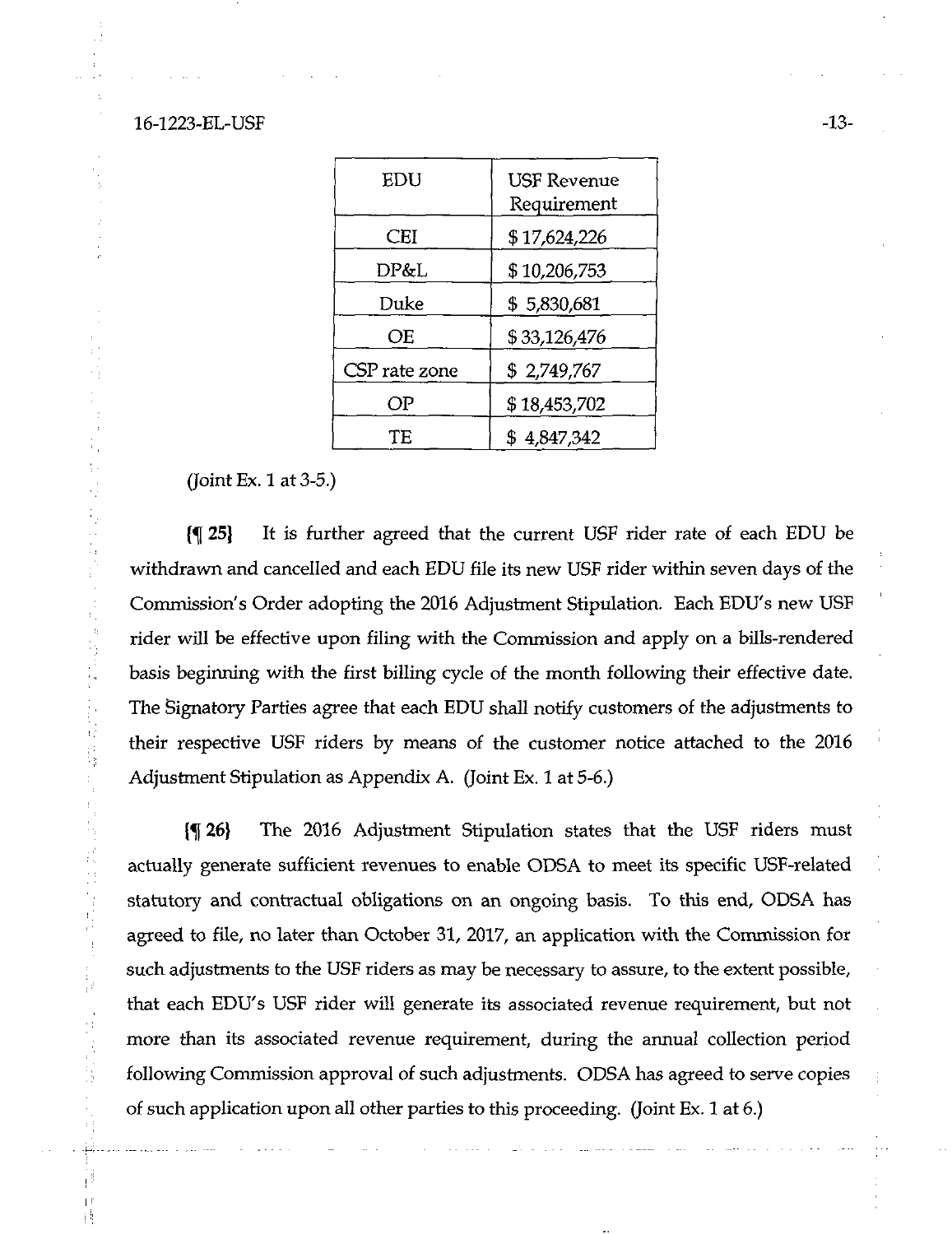16-1223-EL-USF -14-

 $\mathcal{L}_{\alpha}^{\alpha}$ 

 $\frac{1}{3}$  $\frac{1}{2}$ 

 $\begin{bmatrix} 1 \\ 1 \end{bmatrix}$ 

 $\mathbb{F}_2^1$ 

 $\begin{bmatrix} 1 \\ 1 \\ 1 \end{bmatrix}$ 

 $\begin{array}{c} \mathbf{1} \\ \mathbf{1} \\ \mathbf{1} \end{array}$ 

 $\begin{bmatrix} 1 \\ 1 \\ 1 \end{bmatrix}$ 

 $\frac{1}{4}$ 

÷, 41

→ Part Andreas → Part Andreas → Part Andreas → Part Andreas → Part Andreas → Part Andreas → Part Andreas → Par<br>→ Part Andreas → Part Andreas → Part Andreas → Part Andreas → Part Andreas → Part Andreas → Part Andreas →

 $\bar{\psi}^{\pm}$ 

 $\mathbb{C}^*_1$ 

şi

{f 27} The Signatory Parties propose and agree that ODSA should again follow the NOI process first adopted by the Commission in 2004.<sup>5</sup> Specifically, this process provides that, on or before May 31, 2017, ODSA shall file with the Commission a NOI to submit its armual USF rider adjustment application and shall serve the NOI on all parties to this proceeding. The NOI shall set forth the methodology that ODSA intends to employ in calculating the USF rider revenue requirement and in designing the USF rider rates and may also include such other matters as ODSA deems appropriate. Upon the filing of the NOI, the Signatory Parties request that the Commission open the USF rider adjustment application docket for 2017 and establish a schedule that would include the filing of objections or comments, responses to the objections or comments, and, if a hearing is requested, a schedule for discovery, the filing of testimony, and the commencement of the hearing. Further, the 2016 Adjustment Stipulation requests that the Commission use its best efforts to issue its decision with respect to any objections raised in the NOI phase of the USF proceeding by no later than September 30, 2017. The NOI process provides that ODSA will conform its 2017 USF rider adjustment application to any directives set forth in the Commission's order, or, if the order is not issued sufficiently in advance of the October 31, 2017 filing deadline to permit ODSA to incorporate such directives, ODSA will file an amended application to do so. (Joint Ex. 1 at 6-8.)

{^28} In addition, the Signatory Parties note that they support initiatives intended to control the costs that ultimately must be recovered through the USF rider. To further this objective, the Signatory Parties agree to the continuation of the USF rider working group formed pursuant to the Stipulation approved by the Commission in Case No. 03-2049-EL-UNC. The USF Rider Working Group is charged with developing,

 $5$  In re Ohio Department of Development for an Order Approving Adjustments to the Universal Service Fund Riders of Jurisdictional Ohio Electric Distribution Utilities, Case No. 04-1616-EL-UNC, Opinion and Order (Dec. 8, 2004).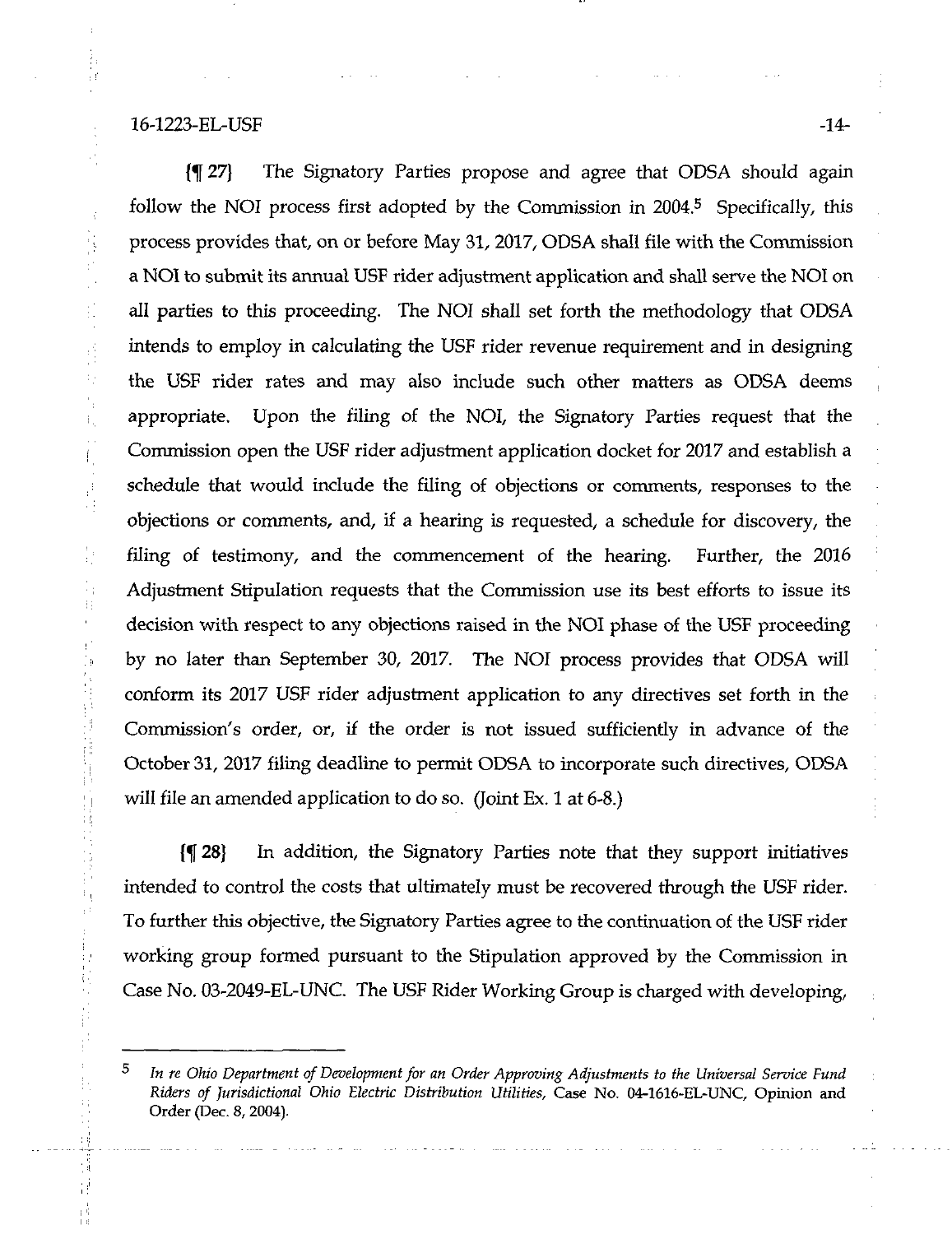# 16-1223-EL-USF -15-

 $\gamma_{\rm s}$ 

 $\mathcal{A}^{\mathcal{A}}_{\mathcal{A}}$ 

 $\frac{1}{2}$  $\bar{1}$  .  $\frac{1}{2}$  $\frac{1}{2}$  .

 $\bar{z}$ i)

 $\begin{bmatrix} 1 & 1 \\ 1 & 1 \\ 1 & 1 \\ 1 & 1 \end{bmatrix}$ 

reviewing, and recommending cost control measures. $6$  Although recommendations made by the working group shall not be binding upon any signatory party, the Signatory Parties agree to give due consideration to such recommendations and will not unreasonably oppose the implementation of such recommendations. (Joint Ex. 1 at 8.)

{f 29} In support of the 2016 Adjustment Stipulation, ODSA witness Moser testified that she is the Section Supervisor of ODSA's EPP/PIPP Pius section and has testified in four prior USF rider adjustment proceedings before the Commission. The witness testified the purpose of her testimony in support of the stipulation was to demonstrate that the 2016 Adjustment Stipulation meets the requirements of the threepart test utilized by the Commission to evaluate stipulations, that: (1) the stipulation is a product of serious bargaining among, capable, knowledgeable parties; (2) the stipulation does not violate any important regulatory principle or practice; and (3) the stipulation, as a whole, will benefit customers and the public interest. Ms. Moser acknowledged that the parties to this matter have been actively participating in the USF proceedings, and other Commission cases, for several years, are represented by experienced, competent counsel, and were provided the opportunity to participate in settlement discussions on the adjustment application, the amended application, and the proposed stipulation. The witness notes that no party requested a settlement or prehearing conference. On that basis, Ms. Moser reasoned the 2016 Adjustment Stipulation is the product of serious bargaining among capable, knowledgeable parties, the first criteria used by the Commission to evaluate a stipulation. Further, Ms. Moser testified the 2016 Adjustment Stipulation benefits consumers, and the public interest, as the stipulation ensures adequate funding for the low-income customer assistance programs and the consumer education programs administered by ODSA at the lowest

 $6$  In re Ohio Department of Development for an Order Approving Adjustments to the Universal Service Fund Riders of Jurisdictional Ohio Electric Distribution Utilities, Case No. 03-2049-EL-UNC, Opinion and Order (Dec. 3,2003).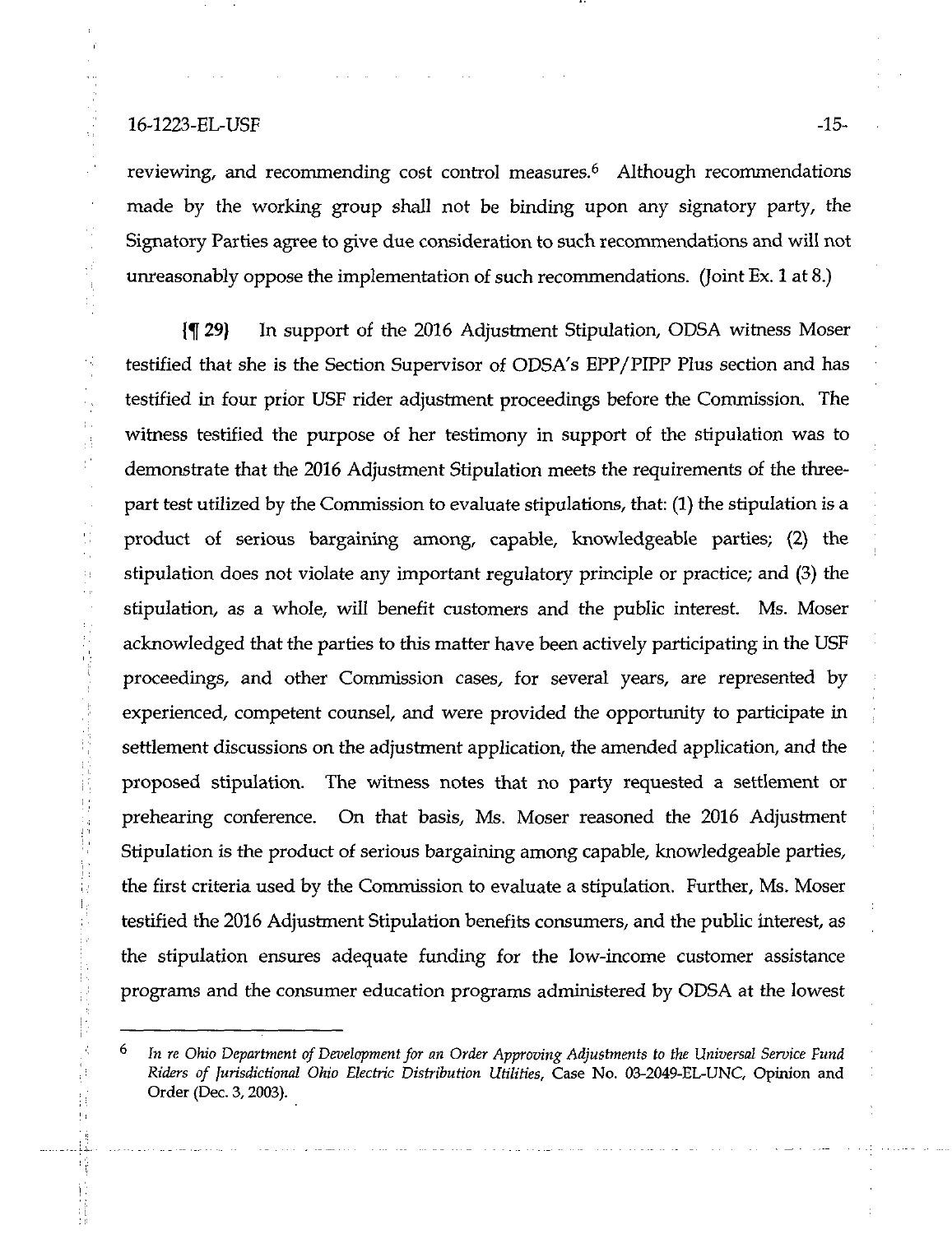### 16-1223-EL-USF -16-

γă

 $\frac{1}{2}$ 

 $\frac{1}{3}$ 

 $\bar{V}$ 

÷,

à,

 $\frac{1}{2}$ 

rider rates necessary to collect each EDU's USF rider revenue requirement. Accordingly, ODSA witness Moser concluded that the stipulation complies with the second criteria used by the Commission to evaluate a stipulation. Finally, ODSA witness Moser testified that the 2016 Adjustment Stipulation does not violate any important regulatory principles or practices and is consistent with the NOI methodology approved by the Commission in this USF proceeding. (ODSA Ex. 6 at 1- 3.)

# V. COMMISSION REVIEW

\% 30} The Commission notes that, unlike other proceedings before the Commission where we are charged with balancing the interest of the utilities and the public, in this matter the Commission's role is limited primarily to facilitating the process by which ODSA files for and the EDUs implement their respective USF rider rates. In USF proceedings, in accordance with R.C. 4928.52(B), the Commission cannot decrease the USF rider without the approval of the director of ODSA. Thus, in light of the Commission's limited role in these USF proceedings, our evaluation of the issues raised in this proceeding and Staff's participation in this case, is restricted. Given that there are no issues to be litigated and all of the parties to this matter have entered into a stipulation resolving all the issues raised in this case, the Commission will consider the stipulation filed.

{% 31) Ohio Adm.Code 4901-1-30 authorizes parties to Commission proceedings to enter into a stipulation. Although not binding on the Commission, the terms of such an agreement are accorded substantial weight. Consumers' Counsel v. Pub. Util Comm., 64 Ohio St.3d 123, 125 (1992), citing Akron v. Pub. Util. Comm., 55 Ohio St.2d 155 (1978). This concept is particularly valid where the stipulation is unopposed by any party and resolves all issues presented in the proceeding in which it is offered.

(^ 32) The standard of review for considering the reasonableness of a stipulation has been discussed in a number of prior Commission proceedings.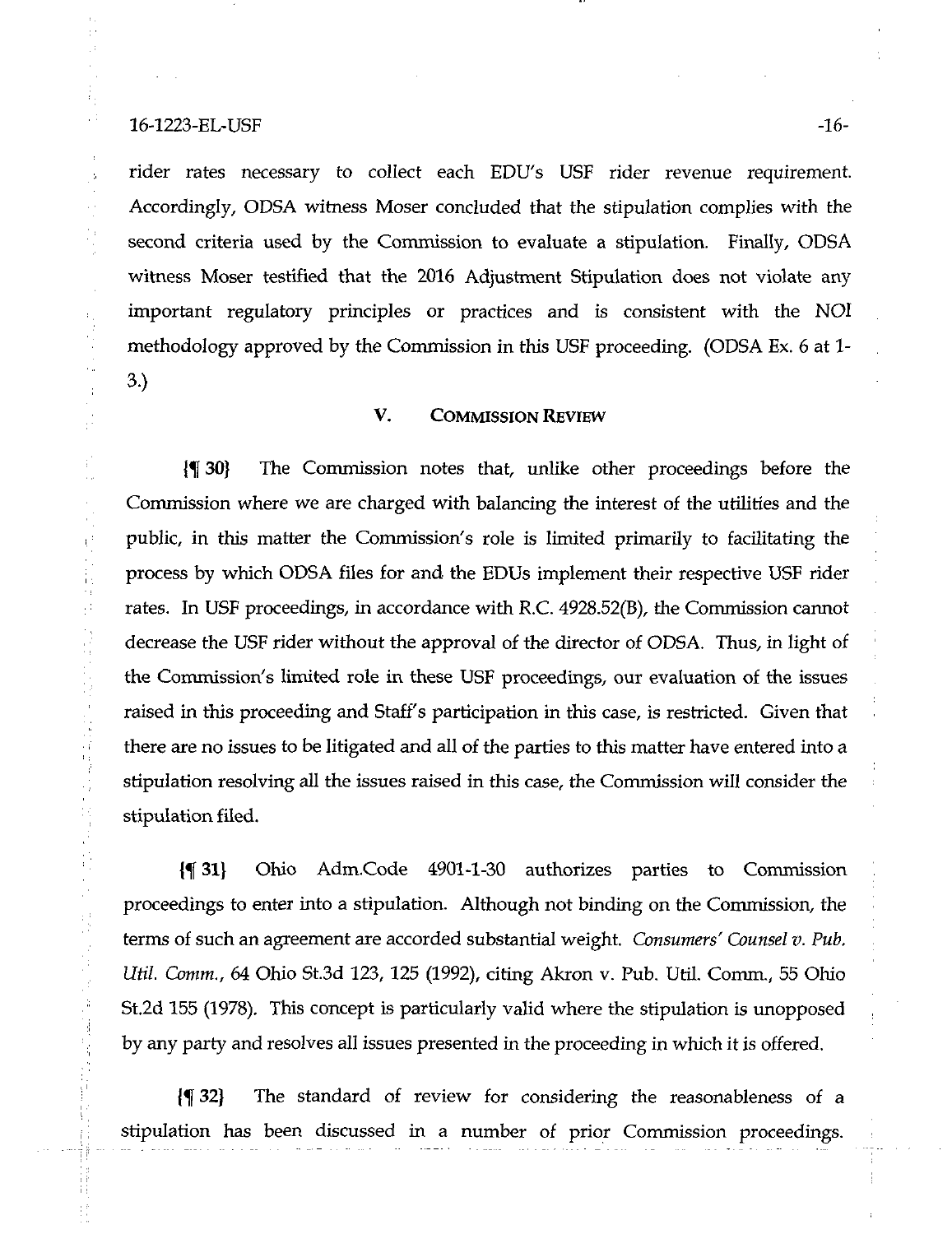## 16-1223-EL-USF -17-

计可用语

 $\begin{array}{c} 1 \\ 1 \\ 1 \end{array}$ 

Cincinnati Gas & Electric Co., Case No. 91-410-EL-AIR (April 14, 1994); Western Reserve Telephone Co., Case No. 93-230-TP-ALT (Mar. 30,1994); Ohio Edison Co., Case No. 91-698- EL-FOR, et al. (Dec. 30,1993); Cleveland Electric Ilium. Co., Case No. 88-170-EL-AIR (Jan. 30,1989); Restatement of Accounts and Records {Zimmer Plant), Case No. 84-1187-EL-UNC (Nov. 26, 1985). The ultimate issue for our consideration is whether the agreement, which embodies considerable time and effort by the signatory parties, is reasonable and should be adopted. In considering the reasonableness of a stipulation, the Commission has used the following criteria:

- a. Is the settlement a product of serious bargaining among capable, knowledgeable parties?
- b. Does the settlement, as a package, benefit ratepayers and the public interest?
- c. Does the settlement package violate any important regulatory principle or practice?

1^ 33) The Ohio Supreme Court has endorsed the Commission's analysis using these criteria to resolve issues in a marmer economical to ratepayers and public utilities. Indus. Energy Consumers of Ohio Power Co. v. Pub. Util. Comm., 68 Ohio St.3d 559 (1994), citing Consumers' Counsel, supra, at 126. The Court stated in that case that the Commission may place substantial weight on the terms of a stipulation, even though the stipulation does not bind the Commission (Id.).

(f 34} After reviewing the 2016 Adjustment Stipulation and the evidence presented, the Commission finds that the Stipulation and proposed customer notice are reasonable. Further, the Commission concludes that the USF rider rates set forth in the 2016 Adjustment Stipulation reflect the minimum level necessary to produce the required revenues for ODSA to cover the administrative costs of the low-income customer assistance programs and the consumer education program and to provide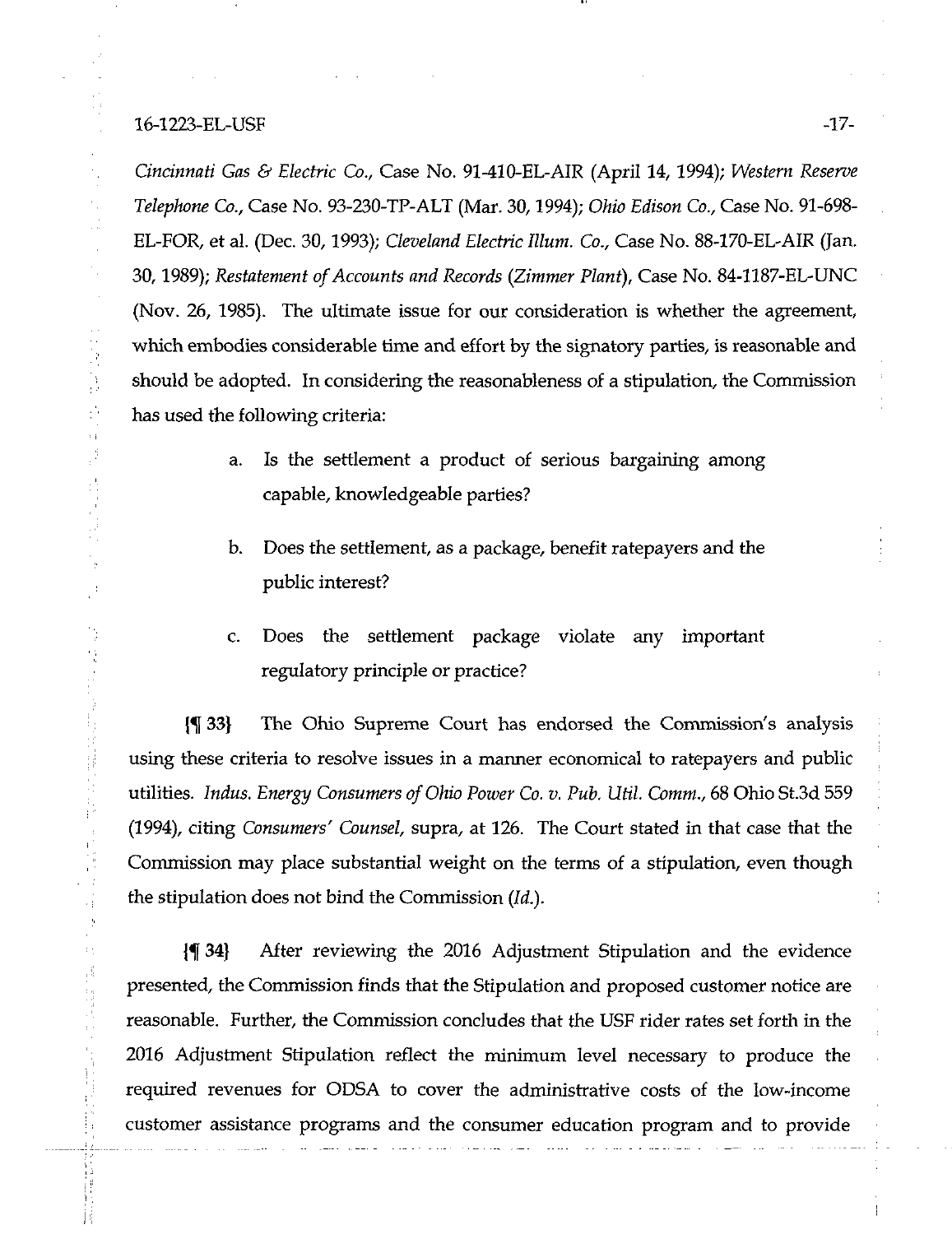### 16-1223-EL-USF -18-

 $\mathcal{L}_1$ 

÷,

 $\frac{1}{2}$ 

 $\frac{1}{2}$ Ĥ,

化学 Ŵ  $\frac{1}{1}$ t)<br>Fa

Þ

i) ίť. ħ

 $\mathbb{F}_p^3$ 

ΥÊ

Ŧ.

 $\mathcal{C}$  $\frac{1}{3}$ 

B

adequate funding for those programs. We also find that the process involved serious bargaining by knowledgeable, capable parties whom were represented by counsel familiar with the USF process. The 2016 Adjustment Stipulation is unopposed. Further, we find that the 2016 Adjustment Stipulation is in the public interest to the extent it provides adequate funding for the low-income customer assistance programs and the consumer education program offered by ODSA and does not violate any important regulatory principle or practice. Accordingly, the Commission finds that the 2016 Adjustment Stipulation and the USF rider rates established therein for CEI, DP&L, Duke, OE, OP, including the CSP rate zone, and TE should be approved.

{% 35} Finally, to facilitate the retrieval of USF cases in the future, the Commission directs ODSA to continue to file future USF cases with the USF purpose code.

VI. FINDINGS OF FACT AND CONCLUSIONS OF LAW

{f 36} The USF was established pursuant to R.C. 4928.51 through 4928.58 for the purposes of providing funding for the low-income customer assistance programs, including the consumer education program, authorized by R.C. 4928.56, and for payment of the administrative costs of those programs.

{f 37} The USF is administered by ODSA, in accordance with R.C. 4928.51.

{f 38} ODSA filed an application on October 31, 2016, as amended and supplemented on November 28, 2016 and November 29, 2016, to adjust the USF riders of the EDUs, in accordance with the requirements of R.C. 4928.52.

{% 39} The hearing was held on November 30, 2016. At the hearing, the 2016 Adjustment Stipulation was admitted into the record, which, if approved, purports to resolve all issues in this case. No party opposes the 2016 Adjustment Stipulation.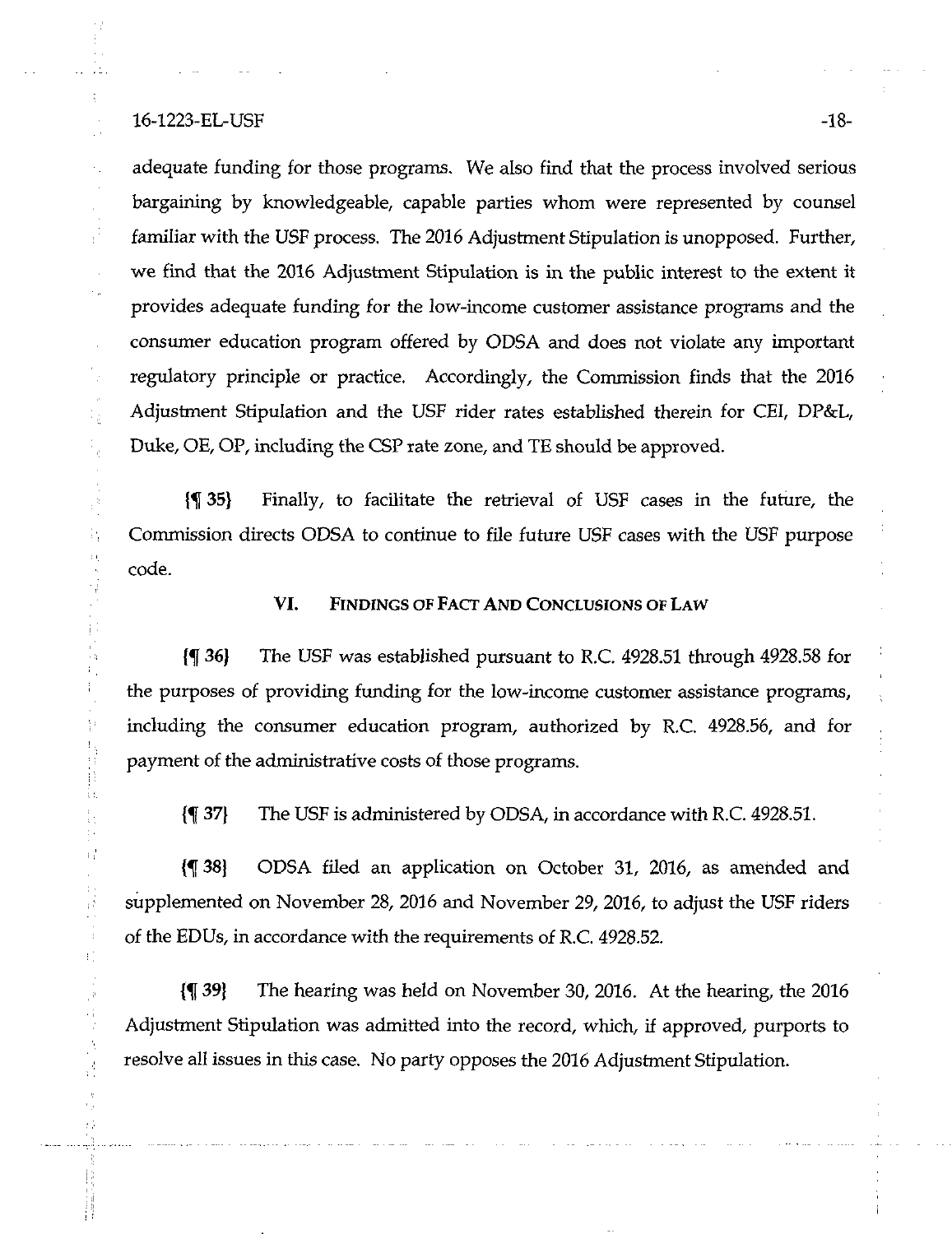16-1223-EL-USF -19-

13  $\cdot$ 

{^ 40} The 2016 Adjustment Stipulation and proposed customer notice are reasonable and should be adopted.

{^41} The two-step, declining block USF rider rates set forth in the 2016 Adjustment Stipulation reflect the minimum level necessary to produce the required revenues for ODSA to cover the administrative costs of the low-income customer assistance programs and the consumer education program and to provide adequate funding for those programs.

# VIL ORDER

{^ 42} It is, therefore,

{If 43} ORDERED, That the 2016 Adjustment Stipulation filed on November 30, 2016 and the proposed customer notice subnutted by the Signatory Parties be approved. It is, further,

{f 44} ORDERED, That the EDUs be authorized to file, in final form, four complete copies of their tariffs consistent with this Opinion and Order, within seven days after the date of this Order. Each EDU shall file one company in its TRF docket (or may make such filing electronically as directed in Case No. 06-900-AU-WVR) and one copy in this case docket. The remaining two copies shall be designated for distribution to the Rates and Tariffs, Energy and Water Division of the Commission's Utilities Department. It is, further,

{f 45) ORDERED, That the effective date of the new tariffs be a date not earlier than both the date of this Opinion and Order and the date upon which the copies of the final tariffs are filed with the Commission. The new USF riders shall be effective upon filing with the Commission and apply on a bills-rendered basis in the first billing cycle of the month following their effective date. It is, further.